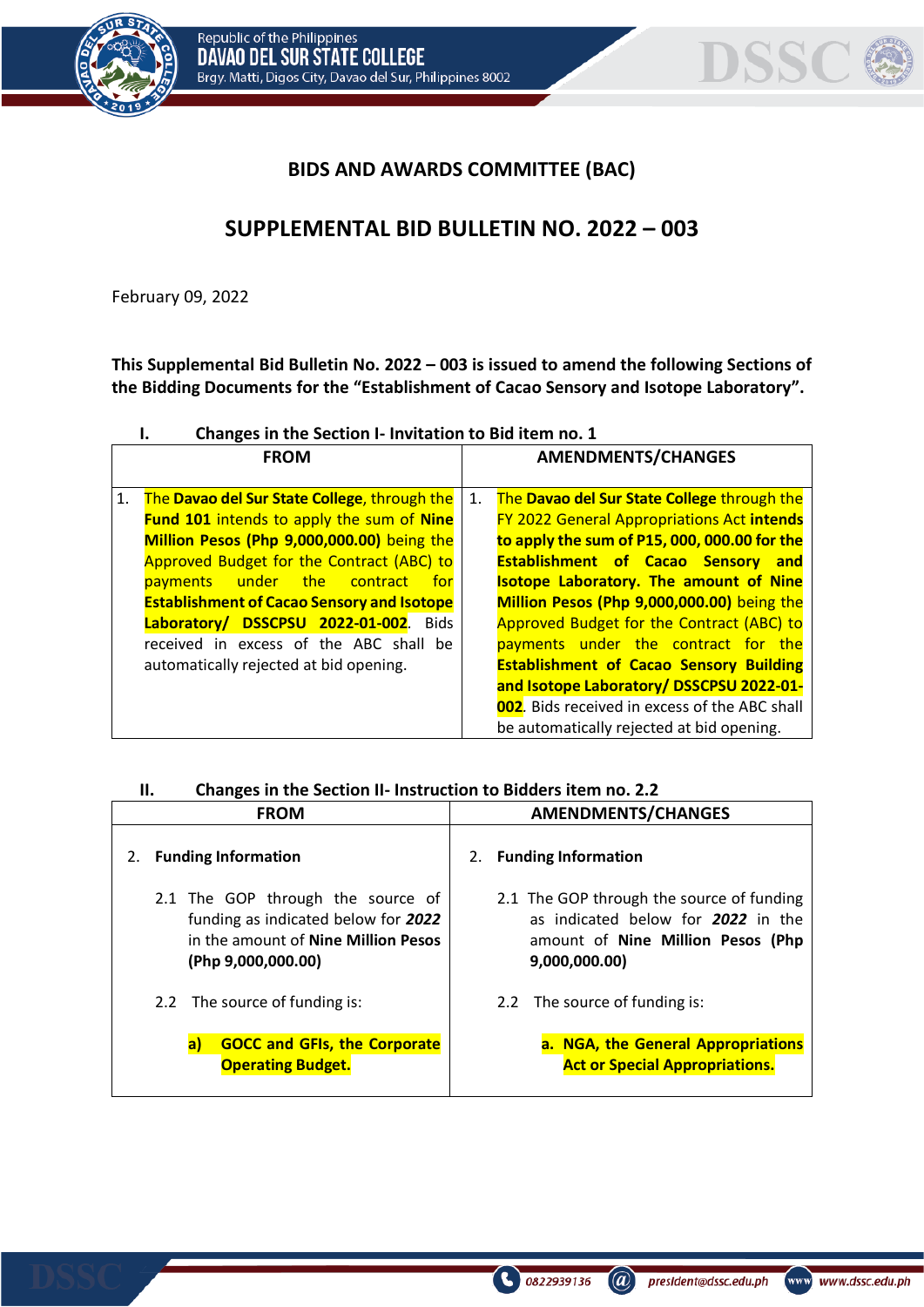



**III. Changes in the Parameters for the Section II Approved Budget for the Contract (ABC)**

|    | <b>FROM</b>                                          | <b>AMENDMENTS/CHANGES</b> |                                            |  |  |  |  |
|----|------------------------------------------------------|---------------------------|--------------------------------------------|--|--|--|--|
| П. | Approved Budget for the Contract                     | П.                        | Approved Budget for the Contract           |  |  |  |  |
|    | (ABC)                                                |                           | (ABC)                                      |  |  |  |  |
|    | The total Approved Budget for the                    |                           | The total Approved Budget for the Contract |  |  |  |  |
|    | Contract (ABC) of this Design and Build              |                           | (ABC) of this Design and Build Project is  |  |  |  |  |
|    | Project is Nine Million Pesos only (PhP 9,           |                           | Nine Million Pesos only (PhP 9, 000,       |  |  |  |  |
|    | 000, 000.00). This are further partitioned           |                           | 000.00). This are further partitioned into |  |  |  |  |
|    | into two building infrastructure                     |                           | two building infrastructure                |  |  |  |  |
|    | 205.37 sqm. Cacao Sensory Building:<br>$\bullet$     |                           | 205.37 sqm. Cacao Sensory Building:        |  |  |  |  |
|    | PhP 5,500,000.00                                     |                           | 172.95 sqm. Isotope Laboratory             |  |  |  |  |
|    | 172.95<br>Isotope<br>Laboratory<br>$\bullet$<br>sgm. |                           |                                            |  |  |  |  |
|    | including rehabilitation of clonal                   |                           |                                            |  |  |  |  |
|    | <u> nursery: PhP 3.500.000.00</u>                    |                           |                                            |  |  |  |  |
|    |                                                      |                           |                                            |  |  |  |  |

## **IV. Changes in the Parameters for the Part 1: Cacao Sensory Production and Cacao Grading Laboratory and Part 2: Isotope Laboratory**

| <b>FROM</b>                                        | <b>AMENDMENTS/CHANGES</b>                            |  |  |  |  |  |
|----------------------------------------------------|------------------------------------------------------|--|--|--|--|--|
| <b>Minimum Room Requirements</b>                   | <b>Minimum Room Requirements</b>                     |  |  |  |  |  |
| iii. Lobby                                         | iii. Lobby                                           |  |  |  |  |  |
| General Description and function of the room:      | <b>General Description and function of the room:</b> |  |  |  |  |  |
| The receiving/information counter serves as        | The receiving/information counter serves as          |  |  |  |  |  |
| the first point of contact for the public with the | the first point of contact for the public with the   |  |  |  |  |  |
| Cacao sensory and production building. It also     | Cacao sensory and production building. It also       |  |  |  |  |  |
| serves as a visitors lounge and waiting area for   | serves as a visitors lounge and waiting area for     |  |  |  |  |  |
| assessors therefore it should be the most well-    | assessors therefore it should be the most well-      |  |  |  |  |  |
| designed room. The booth will serve as both        | designed room. The booth will serve as both          |  |  |  |  |  |
| information and office for assigned staff          | information and office for assigned staff            |  |  |  |  |  |
| Provide                                            | Provide                                              |  |  |  |  |  |
| conspicuously<br>and<br>$\bullet$                  | and<br>conspicuously<br>$\bullet$                    |  |  |  |  |  |
| display printed texts of 80mm                      | display printed texts of 80mm                        |  |  |  |  |  |
| indicating<br>the<br>title<br>height               | height indicating<br>the<br>title                    |  |  |  |  |  |
| the<br><b>INFORMATION</b><br>on                    | <b>INFORMATION</b><br>the<br>on                      |  |  |  |  |  |
| information<br><b>The</b><br>counter.              | information<br><b>The</b><br>counter.                |  |  |  |  |  |
| design of the board and label                      | design of the board and label                        |  |  |  |  |  |
| need not to be plain but shall be                  | need not to be plain but shall                       |  |  |  |  |  |
| aesthetically pleasing and apt                     | be aesthetically pleasing and                        |  |  |  |  |  |
| for the chocolate and cocoa                        | apt for the chocolate and cocoa                      |  |  |  |  |  |
| theme                                              | theme                                                |  |  |  |  |  |
| Provide<br>L-shaped<br>an                          | Provide<br>L-shaped<br>an                            |  |  |  |  |  |
| information booth with one                         | information booth with one                           |  |  |  |  |  |

(a) president@dssc.edu.ph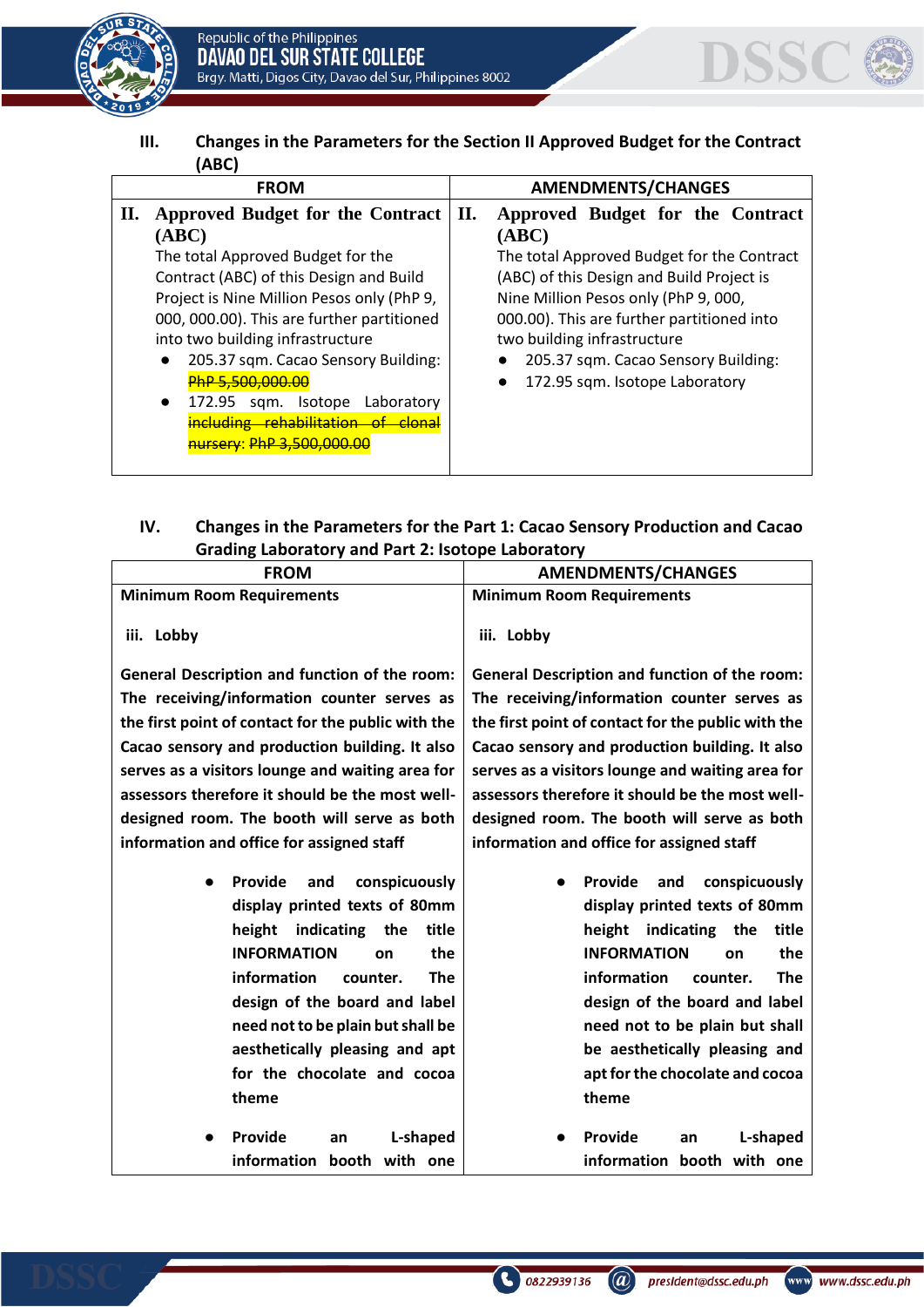



**side slightly less elevated and wider as this will serve as office table. Table shall be made of wood with glossy finish and need not be plain.**

- Provide built in cabinets, **shelves and drawers**
- **Provide four (4) high bar chairs made of wood and steel and design appropriate for the concept of the building; the accent should be on the concept of wood bar**
- **Provide one (1) handwashing sink with basin type ceramic and wood counter**
- **Aesthetically pleasing wood bar concept mirror shall be placed in front of handwashing sink**
- **Provide a Tsikwate bar for drinking either coffee or chocolate on which materials shall be made of wood**
- **Provide sufficient LED lights which can provide 300-500 lux illumination in the room**
- **Provide optional ambiance light appropriate for the theme**
- **Windows shall be transom and awning window type whose height spans from floor to ceiling. Refer to the schedule of windows**

**side slightly less elevated and wider as this will serve as office table. Table shall be made of wood with glossy finish and need not be plain.**

- **Provide built in cabinets, shelves and drawers**
- **Provide four (4) high bar chairs made of wood and steel and design appropriate for the concept of the building; the accent should be on the concept of wood bar**
- **Provide one (1) handwashing sink with basin type ceramic and wood counter**
- **Aesthetically pleasing wood bar concept mirror shall be placed in front of handwashing sink**
- **Provide a Tsikwate bar for drinking either coffee or chocolate on which materials shall be made of wood**
- **Provide sufficient LED lights which can provide 300-500 lux illumination in the room**
- **Provide optional ambiance light appropriate for the theme**
- **Windows shall be combination of awning/fixed window type whose height spans from floor to ceiling. Refer to the schedule of windows**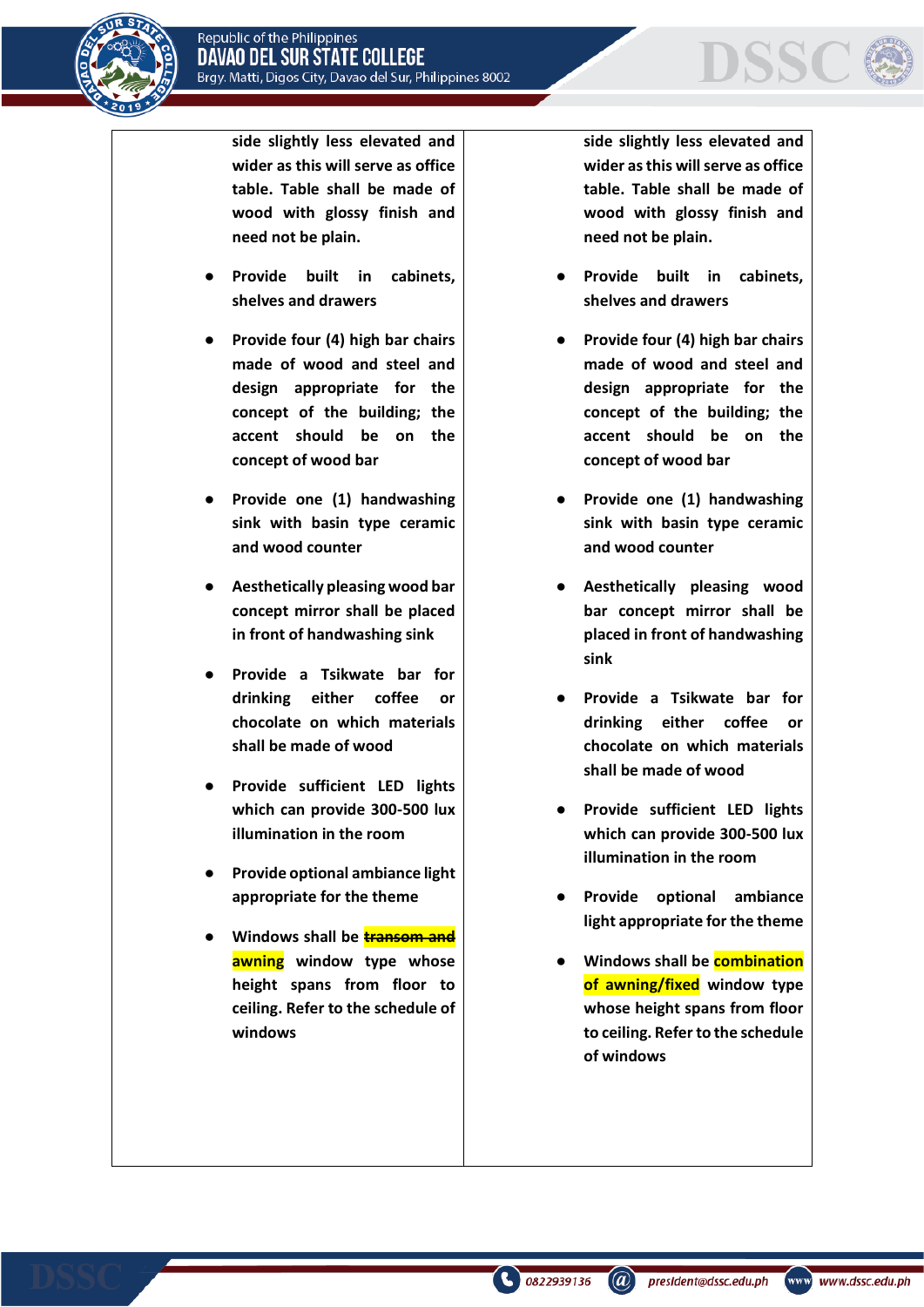



#### **III. ARCHITECTURAL WORKS**

#### **b. Walls:**

Foldable wall divider shall be made of PVC material.

> Regular steps shall have risers at least 150mm high and treads at least 350mm wide. Handrails shall be 900mm high. Clearances shall confirm with the requirements of the Fire Code of the Philippines. Hallways shall have a minimum unobstructed width of 1500mm. This shall be measured clear from the surface of the finished wall and not on-center of the rough CHB wall. Handrails must be 304 stainless steel (1.5" diameter). Railings must be 16mm square bars of 150mm O.C. Use aluminum step nosing 2" wide for all steps.

#### **III. ARCHITECTURAL WORKS**

#### **f. Door and Windows:**

Door requirements -general provisions of weather-stripping for all doors for prevention of pests entry, minimize dust and especially noise

- f. Provision of fixed viewing clear glass (6mm thick.) in specific rooms
	- a. Quality Grading Laboratory: side facing hallway: width = 2 meters, height= 1.2 meters
		- **i.** Provide one way viewing glass in favor of the hallways towards the laboratory
	- b. Fixed viewing glasses facing interior production from lobby and viewing glass from sensory/training room, exit: width=  $0.3$  meters, height= 1.2 meters

#### **III. ARCHITECTURAL WORKS**

#### **b. Walls:**

Foldable wall divider shall be made of PVC material.

Regular steps shall have risers at least 150mm high and treads at least 350mm wide. Handrails shall be 900mm high. Clearances shall confirm with the requirements of the Fire Code of the Philippines. Handrails must be 304 stainless steel (1.5" diameter). Railings must be 16mm square bars of 150mm O.C. Use aluminum step nosing 2" wide for all steps.

#### **III. ARCHITECTURAL WORKS**

#### **f. Door and Windows:**

Door requirements -general provisions of weather-stripping for all doors for prevention of pests entry, minimize dust and especially noise

- f. Provision of fixed **one-way** viewing clear glass (6mm thick.) in specific rooms
	- a. Quality Grading Laboratory: side facing hallway: width  $= 2$ meters, height= 1.2 meters
		- **i.** Provide one way viewing glass in favor of the hallways towards the laboratory
	- b. Fixed viewing glasses facing interior production from lobby and viewing glass from sensory/training room, exit: width=  $0.4$  meters, height= 1.2 meters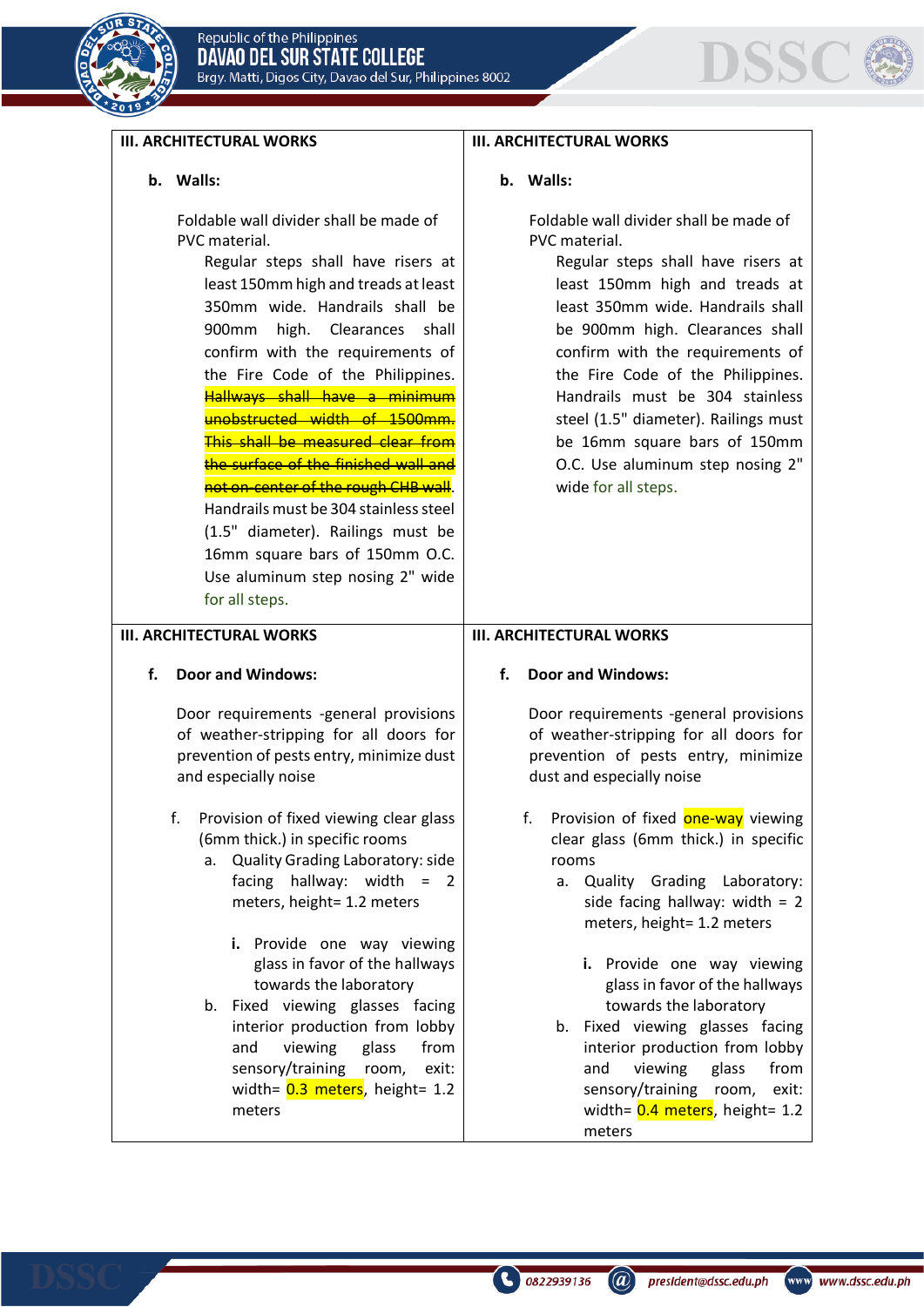



- c. Three (3) clear strip PVC curtains shall be provided and installed on Kitchen Door and Lobby Door going to production from hallway to toilet. Each of these curtains shall favor the protection of the production area from pests/insects entry.
- d. Height: 2200 mm
- e. Width: varies based on door size and width of hallway

#### **III. ARCHITECTURAL WORKS**

- **i. Roofing Works:**
	- Rafters use steel W or S**sections**
	- Purlins Use 1.5mm thick x 2" x 6" CEE Purlins spaced at 700 mm O.C. Use 2-12mm dia. Plain Round Bars for Sag Rods.
	- Fascia Frame Use 2-4mm thick angle bar for Fascia Frame. Use 12mm thk Fiber Cement Board for Fascia Board.
	- Roofing- use 0.40mm thk Prepainted Roofing Sheets, Rib-Type, Blue. Use Aluminum Radiant Heat Insulation MF 800 6-layer double-sided aluminium foil laminate with superior strength and puncture resistant properties on Galvanized Iron Wire Ga. 16 spaced at 300mm O.C. diagonals. All bended panels shall be 0.40mm thick, prepainted, pre-moulded.
	- $\Box$  The slope of the roof shall not be less than 15 degrees.
	- $\Box$  Indicate roof finish/es, slope and slope direction.
	- $\Box$  Indicate gutter finish.
	- $\Box$  Indicate exterior building wall line (hidden line).
- c. Three (3) clear strip PVC curtains shall be provided and installed on Kitchen Door and Lobby Door going to production from hallway to toilet. Each of these curtains shall favor the protection of the production area from pests/insects entry.
- d. Height: 2200 mm
- e. Width: varies based on door size and width of hallway

#### **III. ARCHITECTURAL WORKS**

- **i. Roofing Works:**
	- **E** Rafter or Truss use A36 or A6 steel members
	- Purlins Use 1.5mm thick x 2" x 6" CEE Purlins spaced at 700 mm O.C. Use 2-12mm dia. Plain Round Bars for Sag Rods.
	- Fascia Frame Use 2-4mm thick angle bar for Fascia Frame. Use 12mm thk Fiber Cement Board for Fascia Board.
	- Roofing- use 0.40mm thk Prepainted Roofing Sheets, Rib-Type, Blue. Use Aluminum Radiant Heat Insulation MF 800 6-layer double-sided aluminium foil laminate with superior strength and puncture resistant properties on Galvanized Iron Wire Ga. 16 spaced at 300mm O.C. diagonals. All bended panels shall be 0.40mm thick, prepainted, pre-moulded.
	- $\Box$  The slope of the roof shall not be less than 5 degrees.
	- $\Box$  Indicate roof finish/es, slope and slope direction.
	- $\Box$  Indicate gutter finish.

 $\binom{1}{2}$  0822939136

 $\Box$  Indicate exterior building wall line (hidden line).

www www.dssc.edu.ph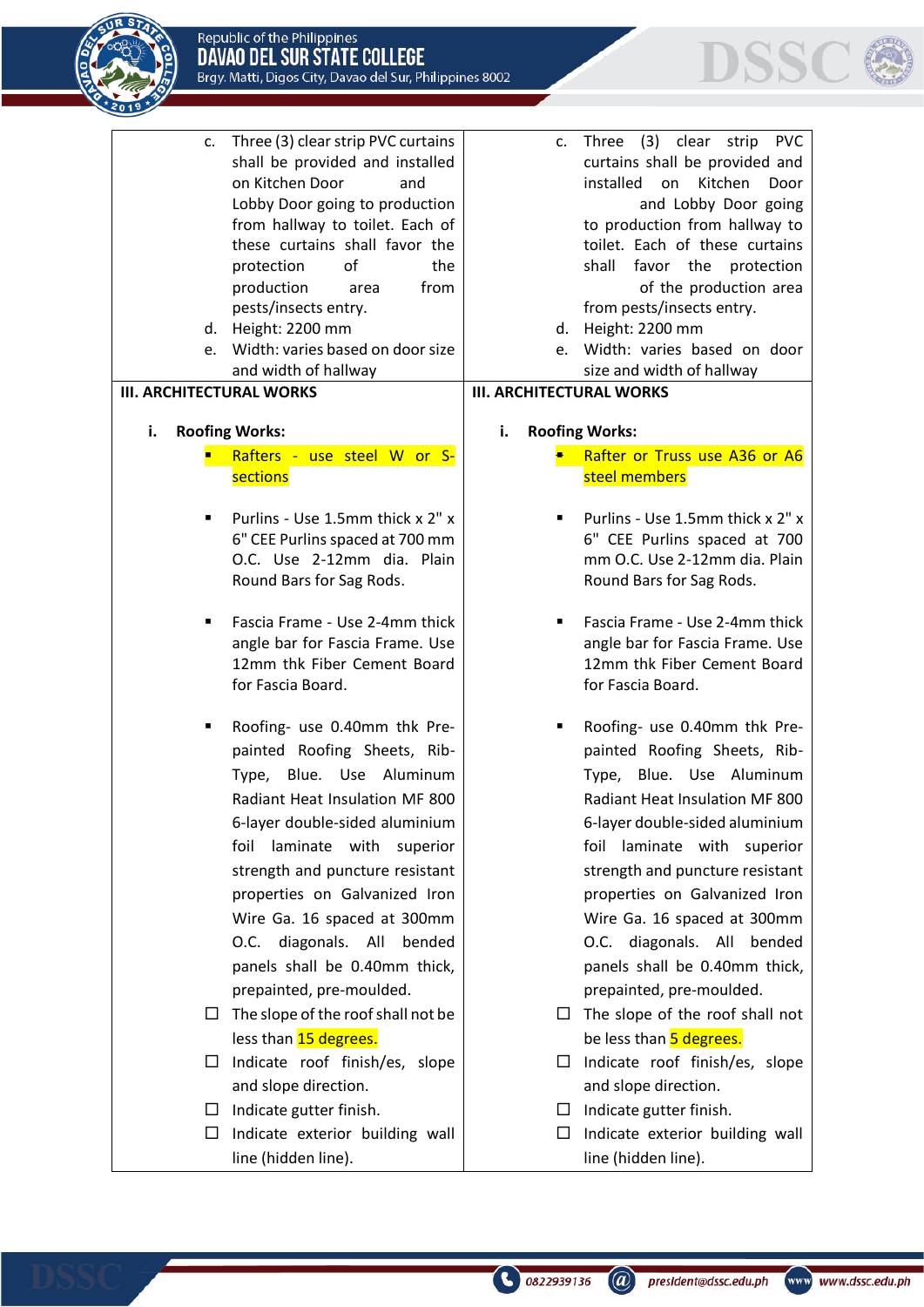



| $\Box$                                      | of<br>Indicate<br>location<br>down                                                                                                                                                                                                                                                                                                                                                                                                                                                                                                                              |                                            | Indicate<br>location<br>of<br>down<br>$\Box$                                                                                                                                                                                                                                                                                                                                                                                                                                                                                                                                                                                             |  |  |  |  |  |
|---------------------------------------------|-----------------------------------------------------------------------------------------------------------------------------------------------------------------------------------------------------------------------------------------------------------------------------------------------------------------------------------------------------------------------------------------------------------------------------------------------------------------------------------------------------------------------------------------------------------------|--------------------------------------------|------------------------------------------------------------------------------------------------------------------------------------------------------------------------------------------------------------------------------------------------------------------------------------------------------------------------------------------------------------------------------------------------------------------------------------------------------------------------------------------------------------------------------------------------------------------------------------------------------------------------------------------|--|--|--|--|--|
|                                             | spouts.                                                                                                                                                                                                                                                                                                                                                                                                                                                                                                                                                         |                                            | spouts.                                                                                                                                                                                                                                                                                                                                                                                                                                                                                                                                                                                                                                  |  |  |  |  |  |
| ப                                           | Provide details for gutters &                                                                                                                                                                                                                                                                                                                                                                                                                                                                                                                                   |                                            | Provide details for gutters &<br>$\Box$                                                                                                                                                                                                                                                                                                                                                                                                                                                                                                                                                                                                  |  |  |  |  |  |
|                                             | down spouts.                                                                                                                                                                                                                                                                                                                                                                                                                                                                                                                                                    |                                            | down spouts.                                                                                                                                                                                                                                                                                                                                                                                                                                                                                                                                                                                                                             |  |  |  |  |  |
|                                             | DESIGN PARAMETERS (STRUCTURAL/CIVIL                                                                                                                                                                                                                                                                                                                                                                                                                                                                                                                             | <b>DESIGN PARAMETERS (STRUCTURAL/CIVIL</b> |                                                                                                                                                                                                                                                                                                                                                                                                                                                                                                                                                                                                                                          |  |  |  |  |  |
| <b>WORKS</b> )                              |                                                                                                                                                                                                                                                                                                                                                                                                                                                                                                                                                                 | <b>WORKS)</b>                              |                                                                                                                                                                                                                                                                                                                                                                                                                                                                                                                                                                                                                                          |  |  |  |  |  |
|                                             |                                                                                                                                                                                                                                                                                                                                                                                                                                                                                                                                                                 |                                            |                                                                                                                                                                                                                                                                                                                                                                                                                                                                                                                                                                                                                                          |  |  |  |  |  |
| $\mathbf{I}$<br><b>BUILDING</b>             |                                                                                                                                                                                                                                                                                                                                                                                                                                                                                                                                                                 | Ш                                          | <b>BUILDING</b>                                                                                                                                                                                                                                                                                                                                                                                                                                                                                                                                                                                                                          |  |  |  |  |  |
| 1.<br>$1.25$ for<br>category.<br>2.<br>1.15 | This building should be designed<br>using seismic importance factor of<br>immediate<br>occupancy<br><b>Buildings</b><br>should<br>be<br>designed in accordance with NSCP<br>Requirements up to Magnitude 8 for<br>those near seismic source Type A.<br>This building should be designed<br>also using wind importance factor of<br>(especially for design<br>_of<br>trusses/roofing system). Concrete<br>gutters and parapet walls should be<br>provided as additional protection to<br>nearest active fault lines and with<br>the DENR for geo-hazard mapping. |                                            | 1. This building should be designed using<br>seismic importance factor of 1.25 for<br>immediate<br>occupancy<br>category.<br>should be<br><b>Buildings</b><br>designed in<br>accordance with NSCP Requirements up<br>to Magnitude 8 for those near seismic<br>source Type A.<br>2. This building should be designed also<br>using wind importance factor of 1.15<br>(especially for design of trusses/roofing<br>system). Concrete gutters and parapet<br>walls should be provided as additional<br>protection to nearest active fault lines<br>and with the DENR for geo-hazard<br>mapping.<br>3. The structural designer should verify |  |  |  |  |  |
| 3.                                          | The structural designer should verify<br>with Philippine Volcanology and<br>nearest active fault lines and with<br>the DENR for geo-hazard mapping.                                                                                                                                                                                                                                                                                                                                                                                                             |                                            | Philippine Volcanology<br>with<br>and<br>nearest active fault lines and with the<br>DENR for geo-hazard mapping.<br>4. The structural designer is encouraged                                                                                                                                                                                                                                                                                                                                                                                                                                                                             |  |  |  |  |  |
|                                             | متملح مسماط بالمتمتم البالم أرجيتم اللمس الممت                                                                                                                                                                                                                                                                                                                                                                                                                                                                                                                  |                                            | to use fire-resistive and non-toxic                                                                                                                                                                                                                                                                                                                                                                                                                                                                                                                                                                                                      |  |  |  |  |  |
| 5.                                          | وملومك مواسوا والمستحمون والمستحق<br><del>ecommended foundation de</del><br>applicable even for one storey<br><del>tructure'</del><br>The structural designer is<br>encouraged to use fire-resistive and<br>non-toxic materials                                                                                                                                                                                                                                                                                                                                 |                                            | materials.                                                                                                                                                                                                                                                                                                                                                                                                                                                                                                                                                                                                                               |  |  |  |  |  |
|                                             | DESIGN PARAMETERS (STRUCTURAL/CIVIL                                                                                                                                                                                                                                                                                                                                                                                                                                                                                                                             | <b>DESIGN PARAMETERS (STRUCTURAL/CIVIL</b> |                                                                                                                                                                                                                                                                                                                                                                                                                                                                                                                                                                                                                                          |  |  |  |  |  |
| <b>WORKS)</b>                               |                                                                                                                                                                                                                                                                                                                                                                                                                                                                                                                                                                 | <b>WORKS)</b>                              |                                                                                                                                                                                                                                                                                                                                                                                                                                                                                                                                                                                                                                          |  |  |  |  |  |
| IV. Summary of Materials:                   |                                                                                                                                                                                                                                                                                                                                                                                                                                                                                                                                                                 |                                            | <b>VI. Summary of Materials:</b>                                                                                                                                                                                                                                                                                                                                                                                                                                                                                                                                                                                                         |  |  |  |  |  |
| 1.                                          | Concrete shall have a minimum 28-day<br>compressive strength of 21 Mpa.                                                                                                                                                                                                                                                                                                                                                                                                                                                                                         | 1.                                         | Concrete shall have a minimum 28-<br>day compressive strength of 21 Mpa.                                                                                                                                                                                                                                                                                                                                                                                                                                                                                                                                                                 |  |  |  |  |  |



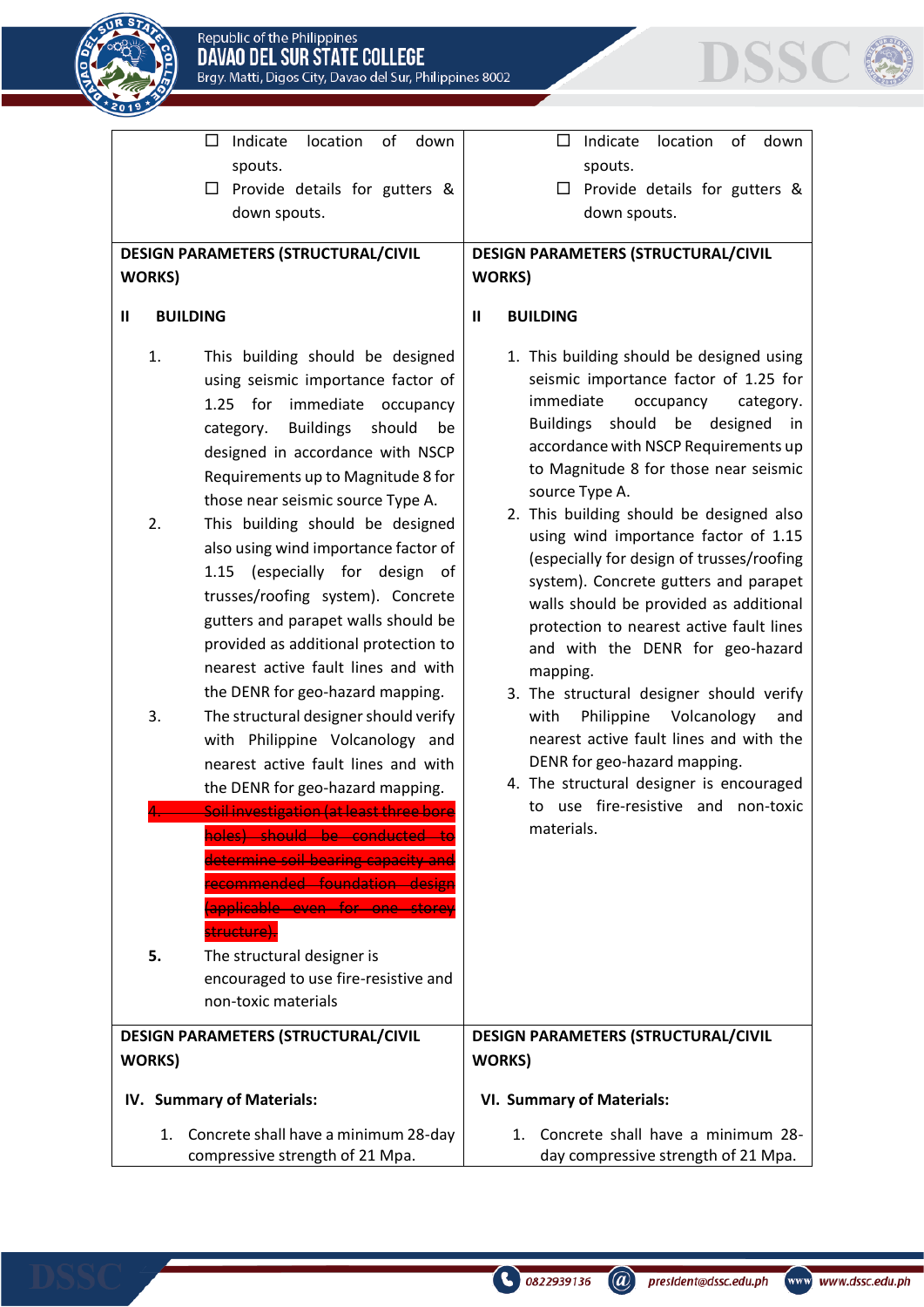



|    |                                              | 2. Fine aggregates shall consist of hard,<br>tough, durable and uncoated particles |        |    | 2. Fine aggregates shall consist of hard,<br>tough, durable and uncoated particles |  |  |  |  |  |
|----|----------------------------------------------|------------------------------------------------------------------------------------|--------|----|------------------------------------------------------------------------------------|--|--|--|--|--|
|    |                                              | of natural sand.                                                                   |        |    | of natural sand.                                                                   |  |  |  |  |  |
|    | 3.                                           | Coarse aggregates shall consist of                                                 |        | 3. | Coarse aggregates shall consist of                                                 |  |  |  |  |  |
|    |                                              | crushed stone or<br>rock,<br>or<br>a                                               |        |    | crushed stone<br>or rock,<br>or<br>a                                               |  |  |  |  |  |
|    |                                              | combination thereof conforming to                                                  |        |    | combination thereof conforming to                                                  |  |  |  |  |  |
|    |                                              | ASTM C33.                                                                          |        |    | ASTM C33.                                                                          |  |  |  |  |  |
|    |                                              |                                                                                    |        |    |                                                                                    |  |  |  |  |  |
|    |                                              | 4. Use Portland cement conforming to                                               |        |    | 4. Use Portland cement conforming to                                               |  |  |  |  |  |
|    |                                              | ASTM C150, Type I or Type II. All                                                  |        |    | ASTM C150, Type I or Type II. All                                                  |  |  |  |  |  |
|    |                                              | cement shall be a product of one                                                   |        |    | cement shall be a product of one                                                   |  |  |  |  |  |
|    |                                              | reputable manufacturer.                                                            |        |    | reputable manufacturer.                                                            |  |  |  |  |  |
|    |                                              | 5. Reinforcing steel shall be deformed                                             |        |    | 5. Reinforcing steel shall be deformed                                             |  |  |  |  |  |
|    |                                              | billet steel bars conforming to PNS                                                |        |    | billet steel bars conforming to PNS                                                |  |  |  |  |  |
|    |                                              | Grade 40 for 12mm dia. and below.                                                  |        |    | Grade 40 for 12mm dia. and below.                                                  |  |  |  |  |  |
|    |                                              | Use PNS Grade 60 for 16mm dia. and                                                 |        |    | Use PNS Grade 60 for 16mm dia. and                                                 |  |  |  |  |  |
|    |                                              | larger bars.                                                                       |        |    | larger bars.                                                                       |  |  |  |  |  |
|    |                                              | 6. Concrete hollow block 6" thick (600                                             |        | 6. | Concrete hollow block 6" thick (600                                                |  |  |  |  |  |
|    |                                              | psi) on all external walls including                                               |        |    | psi) on all external walls including                                               |  |  |  |  |  |
|    |                                              | Training Sensory Room. Interior CHB                                                |        |    | Training Sensory Room. Interior CHB                                                |  |  |  |  |  |
|    |                                              |                                                                                    |        |    |                                                                                    |  |  |  |  |  |
|    |                                              | walls 4" thick (600 psi) cement                                                    |        |    | walls 4" thick (600 psi) cement                                                    |  |  |  |  |  |
|    |                                              | plastered finished.                                                                |        |    | plastered finished.                                                                |  |  |  |  |  |
|    |                                              | 7. Structural steel (W or S section) for                                           |        |    | 7. Structural steel (W or S section) for                                           |  |  |  |  |  |
|    |                                              | column, beams and <b>rafters</b> plates and                                        |        |    | column, beams and plates and bars                                                  |  |  |  |  |  |
|    |                                              | shall<br>conform<br><b>ASTM</b><br>bars<br>to                                      |        |    | shall conform to ASTM specification                                                |  |  |  |  |  |
|    |                                              | specification A36/A6M.                                                             |        |    | A36/A6M.                                                                           |  |  |  |  |  |
|    |                                              | 8. Welding Electrodes shall be E60, or                                             |        | 8. | Welding Electrodes shall be E60, or                                                |  |  |  |  |  |
|    |                                              | E70, WAS specs D1.1.                                                               |        |    | E70, WAS specs D1.1.                                                               |  |  |  |  |  |
|    |                                              | SANITARY/PLUMBING DESIGN PARAMETERS                                                |        |    | SANITARY/PLUMBING DESIGN PARAMETERS                                                |  |  |  |  |  |
|    |                                              |                                                                                    |        |    |                                                                                    |  |  |  |  |  |
| Ш. | <b>Building Facilities Sanitary/Plumbing</b> |                                                                                    |        |    | <b>Building Facilities Sanitary/Plumbing</b><br>Ш.                                 |  |  |  |  |  |
|    |                                              | <b>System</b>                                                                      | System |    |                                                                                    |  |  |  |  |  |
|    |                                              |                                                                                    |        |    |                                                                                    |  |  |  |  |  |
|    |                                              | 1. Sewer line and Vent System                                                      |        |    | 1. Sewer line and Vent System                                                      |  |  |  |  |  |
|    |                                              |                                                                                    |        |    |                                                                                    |  |  |  |  |  |
|    |                                              | Provide complete Sewer line and Vent                                               |        |    | Provide complete Sewer line and Vent                                               |  |  |  |  |  |
|    |                                              |                                                                                    |        |    |                                                                                    |  |  |  |  |  |
|    |                                              | System from all (Domestic) plumbing                                                |        |    | System from all (Domestic) plumbing                                                |  |  |  |  |  |
|    |                                              | fixtures and floor drains, laid by gravity                                         |        |    | fixtures and floor drains, laid by gravity                                         |  |  |  |  |  |
|    |                                              | connect its effluent to the Septic vault;                                          |        |    | connect its effluent to the Septic vault;                                          |  |  |  |  |  |
|    |                                              |                                                                                    |        |    |                                                                                    |  |  |  |  |  |
|    |                                              | For Drainage Fixture Units: refer to                                               |        |    | For Drainage Fixture Units: refer to                                               |  |  |  |  |  |
|    |                                              | Chapter 7, Table 7-2 NPCP                                                          |        |    | Chapter 7, Table 7-2 NPCP                                                          |  |  |  |  |  |
|    |                                              |                                                                                    |        |    |                                                                                    |  |  |  |  |  |
|    | 2.                                           | Wastewater line and Vent System                                                    |        |    | 2. Wastewater line and Vent System                                                 |  |  |  |  |  |
|    |                                              |                                                                                    |        |    |                                                                                    |  |  |  |  |  |
|    |                                              | For all Wash Areas, provide separate                                               |        |    | For all Wash Areas, provide separate                                               |  |  |  |  |  |
|    |                                              | Wastewater line and Vent System,                                                   |        |    | Wastewater line and Vent System,                                                   |  |  |  |  |  |
|    |                                              |                                                                                    |        |    |                                                                                    |  |  |  |  |  |
|    |                                              | connect its effluent to the Septic vault.                                          |        |    | connect its effluent to the Septic vault.                                          |  |  |  |  |  |

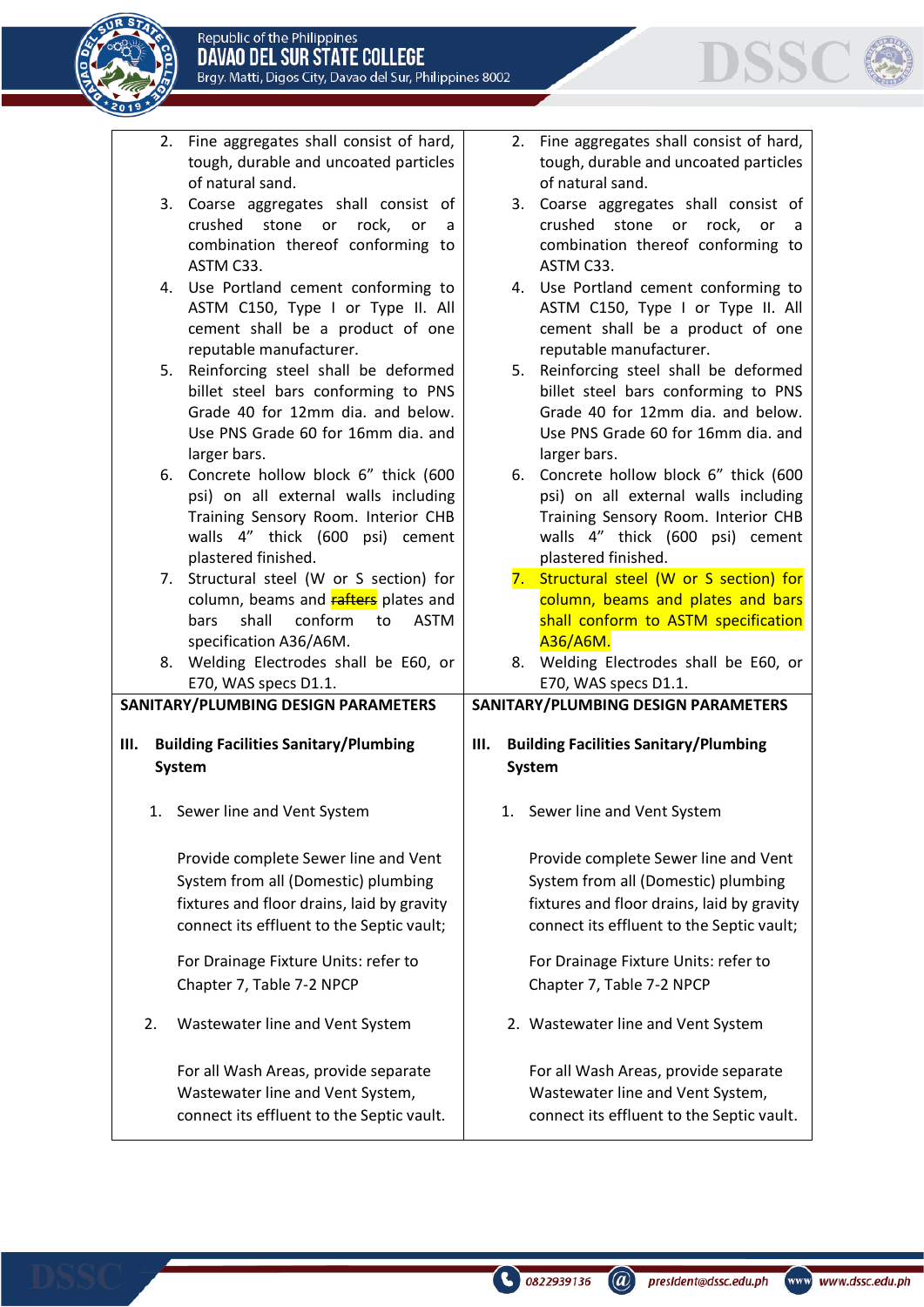



| For Drainage Fixture Units; refer to                                                                                                                                                                                                                                                                                                                                                                                                                                                                                                                                                                                                                                                                                                                      | For Drainage Fixture Units; refer to                                                                                                                                                                                                                                                                                                                                                                                                                                                                                                                                                                                                                                                                                                                     |
|-----------------------------------------------------------------------------------------------------------------------------------------------------------------------------------------------------------------------------------------------------------------------------------------------------------------------------------------------------------------------------------------------------------------------------------------------------------------------------------------------------------------------------------------------------------------------------------------------------------------------------------------------------------------------------------------------------------------------------------------------------------|----------------------------------------------------------------------------------------------------------------------------------------------------------------------------------------------------------------------------------------------------------------------------------------------------------------------------------------------------------------------------------------------------------------------------------------------------------------------------------------------------------------------------------------------------------------------------------------------------------------------------------------------------------------------------------------------------------------------------------------------------------|
| Chapter 7, Table 7-2, NPCP                                                                                                                                                                                                                                                                                                                                                                                                                                                                                                                                                                                                                                                                                                                                | Chapter 7, Table 7-2, NPCP                                                                                                                                                                                                                                                                                                                                                                                                                                                                                                                                                                                                                                                                                                                               |
| Waterline System<br>3.                                                                                                                                                                                                                                                                                                                                                                                                                                                                                                                                                                                                                                                                                                                                    | 3. Waterline System                                                                                                                                                                                                                                                                                                                                                                                                                                                                                                                                                                                                                                                                                                                                      |
| Provide complete cold water supply<br>pipes to all plumbing fixtures coming<br>from the stainless steel water tank.<br>Storm Drainage System<br>4.<br>Complete Storm Drainage System shall<br>be provided for roofs flow connected to<br>a leader/pipe line leading to the natural<br>ground level storm drainage network.                                                                                                                                                                                                                                                                                                                                                                                                                                | Provide complete cold water supply<br>pipes to all plumbing fixtures coming<br>from the main water source.<br>4. Storm Drainage System<br>Complete Storm Drainage System shall<br>be provided for roofs flow connected<br>to a leader/pipe line leading to the<br>natural ground level storm drainage                                                                                                                                                                                                                                                                                                                                                                                                                                                    |
|                                                                                                                                                                                                                                                                                                                                                                                                                                                                                                                                                                                                                                                                                                                                                           | network.                                                                                                                                                                                                                                                                                                                                                                                                                                                                                                                                                                                                                                                                                                                                                 |
| PART 2 (BUILDING 2): ISOTOPE LABORATORY                                                                                                                                                                                                                                                                                                                                                                                                                                                                                                                                                                                                                                                                                                                   | PART 2 (BUILDING 2): ISOTOPE LABORATORY                                                                                                                                                                                                                                                                                                                                                                                                                                                                                                                                                                                                                                                                                                                  |
|                                                                                                                                                                                                                                                                                                                                                                                                                                                                                                                                                                                                                                                                                                                                                           |                                                                                                                                                                                                                                                                                                                                                                                                                                                                                                                                                                                                                                                                                                                                                          |
| <b>ARCHITECTURAL DESIGN PARAMETERS</b>                                                                                                                                                                                                                                                                                                                                                                                                                                                                                                                                                                                                                                                                                                                    | <b>ARCHITECTURAL DESIGN PARAMETERS</b>                                                                                                                                                                                                                                                                                                                                                                                                                                                                                                                                                                                                                                                                                                                   |
| 9.<br><b>Roofing Works</b>                                                                                                                                                                                                                                                                                                                                                                                                                                                                                                                                                                                                                                                                                                                                | <b>Roofing Works</b><br>9.                                                                                                                                                                                                                                                                                                                                                                                                                                                                                                                                                                                                                                                                                                                               |
| The section of the roof gutters shall<br>be designed, in case of a clogged<br>downspout, so that the overflow of<br>water will be directed outside of the<br>building and not towards the eaves<br>or interior ceiling to prevent any<br>damage. Provide details.<br>Avoid valley or inside gutters in roof<br>design. But in cases required in<br>aesthetic design, valley or inside<br>gutters and the section shall be<br>designed with a capacity for big<br>volume to prevent any damage due to<br>overflow. Provide details.<br>Parapets, designed as a roof<br>$\bullet$<br>protection from the winds, must be<br>designed to satisfy the preceding<br>parameters. Provide details.<br>The slope of the roof shall not be less<br>than 15 degrees. | The section of the roof gutters shall<br>be designed, in case of a clogged<br>downspout, so that the overflow of<br>water will be directed outside of the<br>building and not towards the eaves<br>or interior ceiling to prevent any<br>damage. Provide details.<br>Avoid valley or inside gutters in roof<br>design. But in cases required in<br>aesthetic design, valley or inside<br>gutters and the section shall be<br>designed with a capacity for big<br>volume to prevent any damage due<br>to overflow. Provide details.<br>Parapets, designed as a roof<br>$\bullet$<br>protection from the winds, must be<br>designed to satisfy the preceding<br>parameters. Provide details.<br>The slope of the roof shall not be less<br>than 5 degrees. |